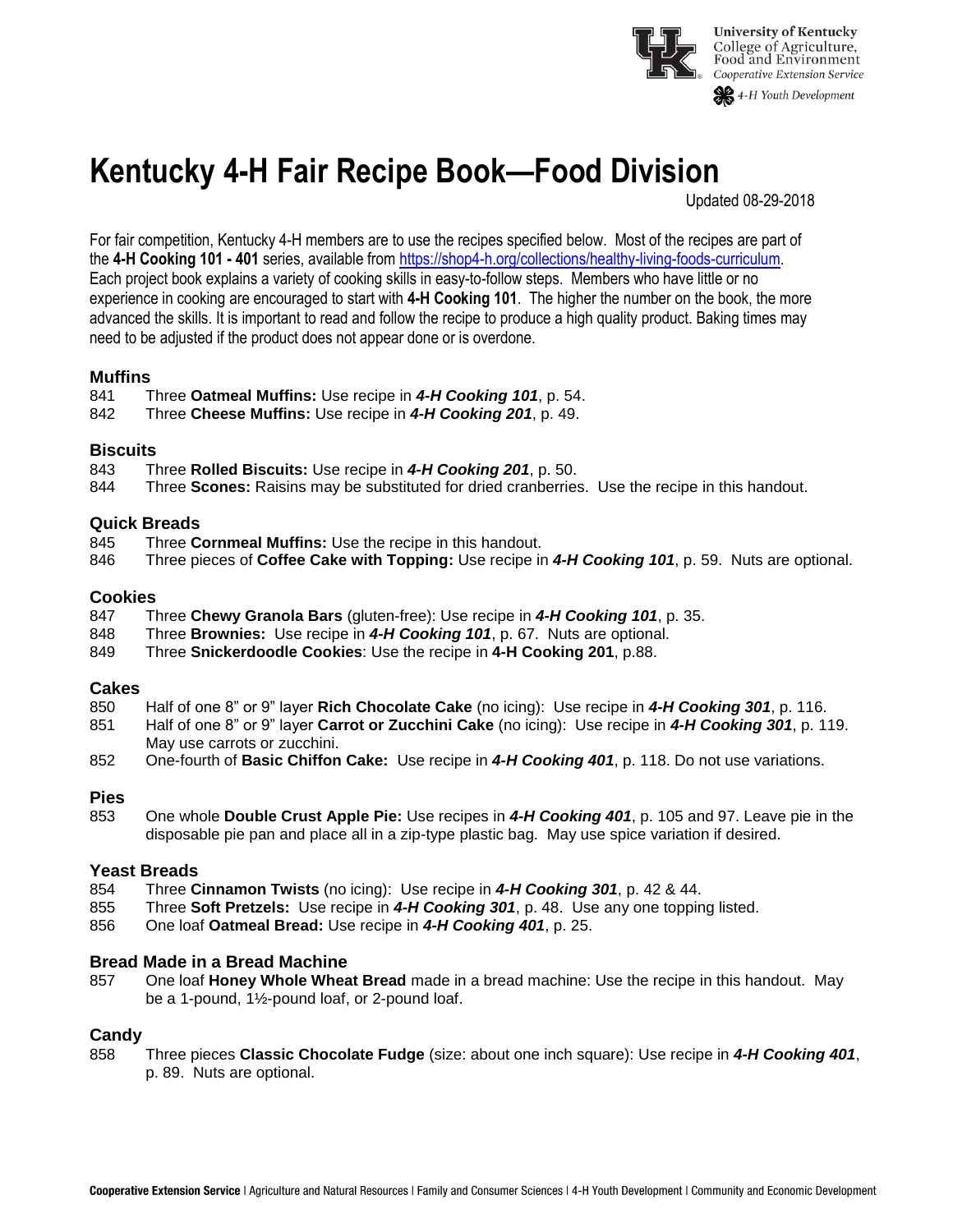# **Muffins Carol's Oatmeal Muffins**

Used with permission from **4-H Cooking 101**, p. 54, University of Illinois Extension

*Yield: 10-12 muffins*

### **Ingredients**

1 1/3 cups all-purpose flour 3/4 cup rolled oats, quick cooking or regular 1/3 cup granulated sugar 2 teaspoons baking powder 1/4 teaspoon salt 1 egg 3/4 cup milk 1/4 cup oil

### **Equipment**

Non-stick cooking spray Large mixing bowl Mixing spoon Measuring cups Measuring spoons Small bowl and fork Muffin pan Wire rack Hot pads

### **Order of Work**

- 1. Preheat the oven to 400 degrees F. Lightly coat the muffin pan with non-stick cooking spray.
- 2. Measure flour, oats, sugar, baking powder, and salt into the large bowl. Mix with a spoon.
- 3. Break the egg into the small bowl and beat it lightly with the fork. Then stir in the vegetable oil and milk.
- 4. Add the egg mixture to the dry mixture in the large bowl.
- 5. With a large spoon, mix only about 25 times, just enough to get the dry ingredients wet. The dough is supposed to be lumpy. If you mix too much, your muffins will be tough.
- 6. Carefully spoon the batter into prepared muffin pan. Fill each cup two-thirds full.
- 7. Bake for 20 minutes or until golden brown. Remove pan from the oven with hot pads. Let muffins cool slightly; then remove them from the pan and place them on a wire rack to cool.



*Copyright 2015 by the Board of Trustees of the University of Illinois. Used with permission.* 

**For the fair**: This recipe is based on use of a standard size muffin tin. If using a mini size tin, reduce cooking time to 9 to 11 minutes or until golden brown. After the muffins are cool, place three muffins on a disposable plate. Place the plate in a recloseable zip-type plastic bag.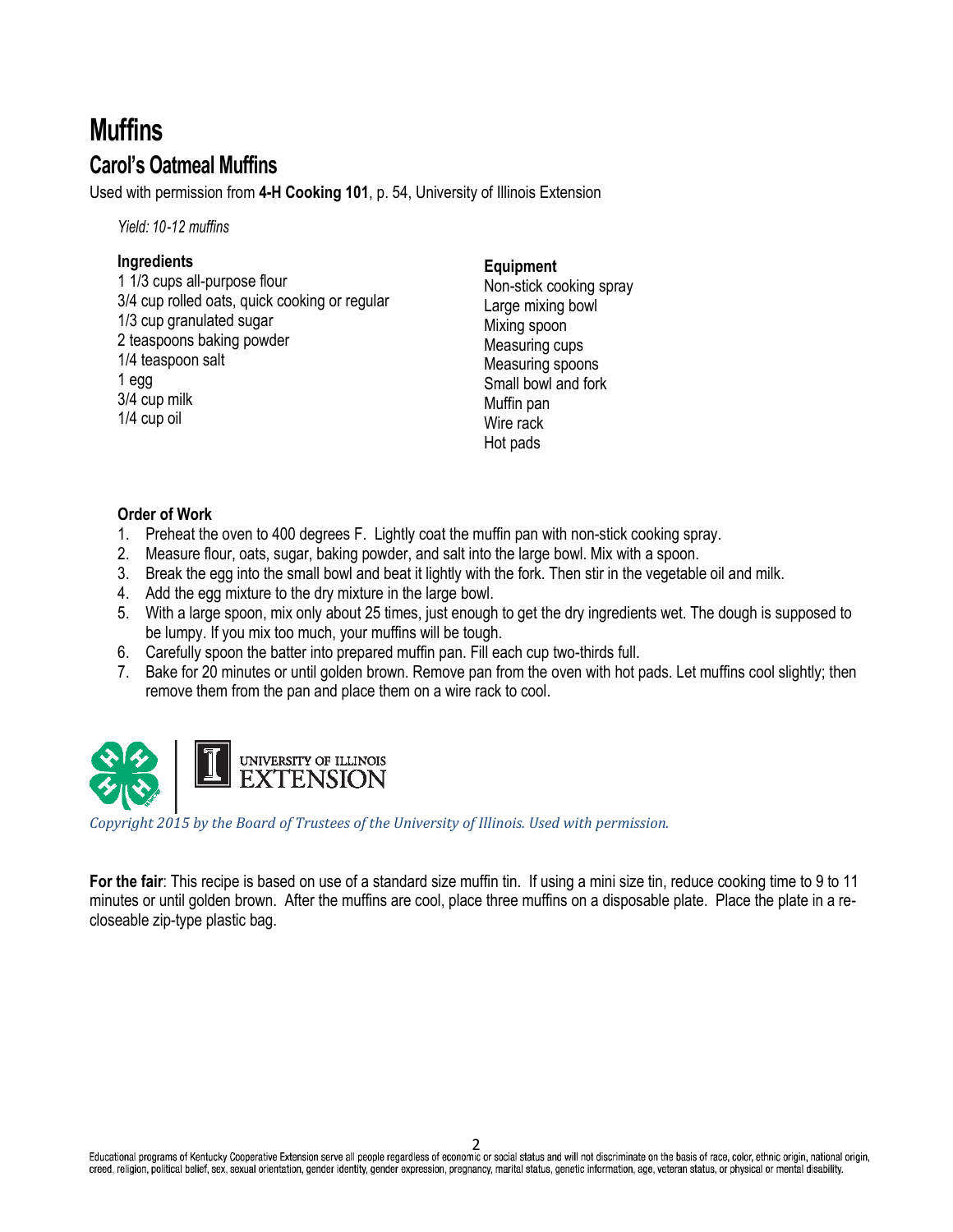## **Cheese Muffins**

Used with permission from **4-H Cooking 201**, p. 49, University of Illinois Extension

*Yield:12muffins*

### **Ingredients**

2 cups flour 1 tablespoon baking powder 1 tablespoon sugar 1/2 teaspoon salt 1 teaspoon powdered mustard 1/2 teaspoon garlic powder 1 egg, slightly beaten 1 cup milk 1/4 cup oil 1/2 cup shredded cheddar cheese

### **Equipment**

Muffin pan Baking cup liners, optional Nonstick cooking spray Flour sifter Mixing bowls, large and small Measuring spoons Measuring cups Mixing spoon Rubber scraper

### **Order of Work**

- 1. Preheat oven to 375 degrees F. Lightly coat muffin pan with nonstick cooking spray or place a baking liner in each muffin cup.
- 2. Place flour sifter in mixing bowl. Measure flour and pour into sifter. Add baking powder, sugar, salt, mustard, and garlic powder to the flour in the sifter. Sift together into the mixing bowl.
- 3. Combine slightly beaten egg, milk, and vegetable oil in the small mixing bowl.
- 4. Add liquid ingredients to dry ingredients. Stir together until dry ingredients are just moist, but the batter is still lumpy. Stir in shredded cheese.
- 5. Fill muffin cups 1/2 full.
- 6. Bake for 20 minutes. Remove from oven. Best when served slightly warm.



*Copyright 2015 by the Board of Trustees of the University of Illinois. Used with permission.* 

**For the fair**: This recipe is based on use of a standard size muffin tin. If using a mini size tin, reduce cooking time to 9 to 11 minutes or until golden brown. After the muffins are cool, place three muffins on a disposable plate. Place the plate in a recloseable zip-type plastic bag.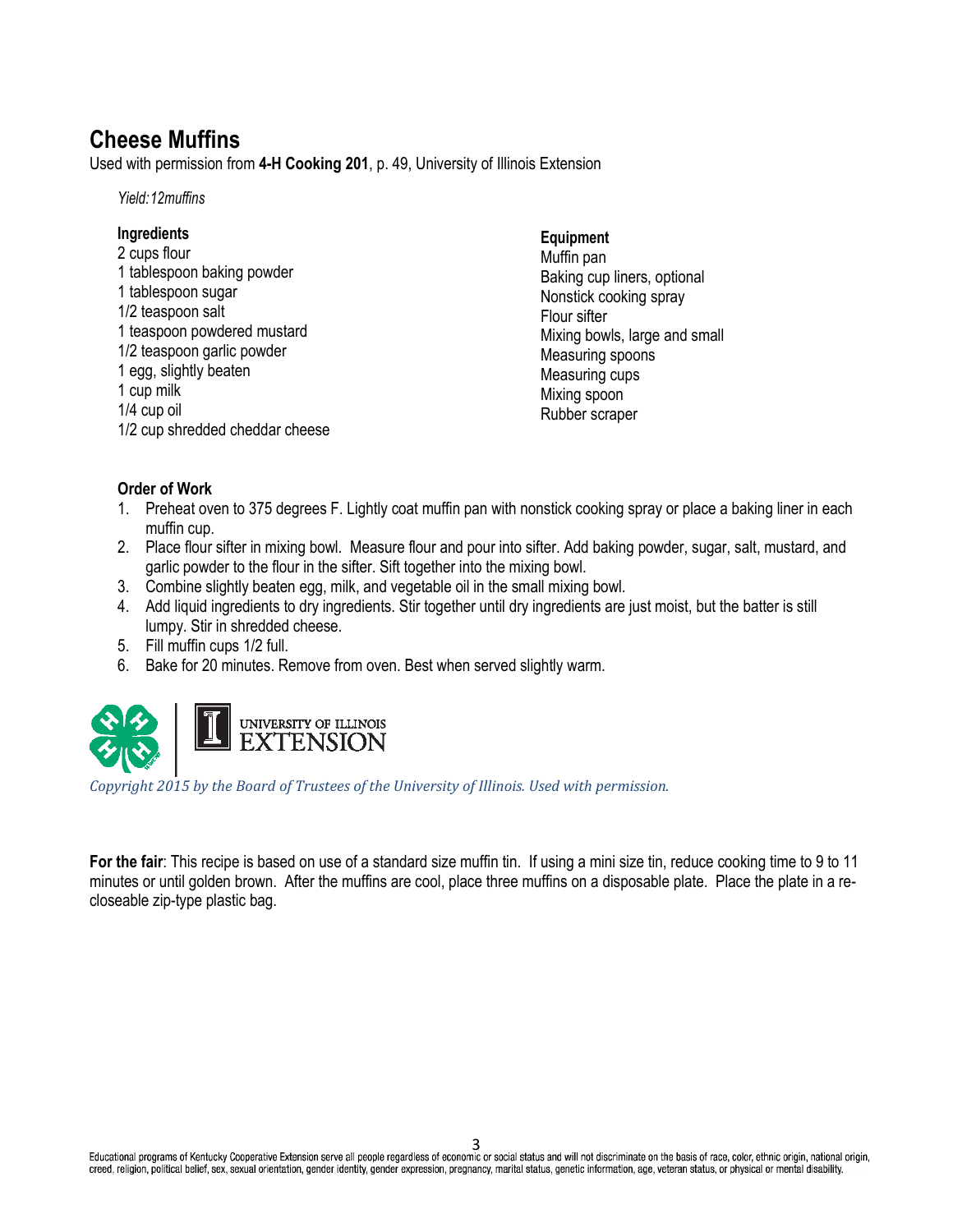# **Biscuits Rolled Biscuits**

Used with permission from **4-H Cooking 201**, p. 50, University of Illinois Extension

*Yield: 12biscuits*

### **Ingredients**

2 cups all-purpose flour 1 tablespoon baking powder 3/4 teaspoon salt 1/3 cup butter or margarine, chilled 3/4 cup low-fat milk Extra flour for kneading

### **Equipment**

Flour sifter Mixing bowl Measuring cups, dry and liquid Measuring spoons Pastry blender or fork Baking sheet Biscuit or cookie cutter

### **OrderofWork**

- 1. Preheat oven to 450 degrees F.
- 2. Sift flour once and then measure it. Add to mixing bowl. Add baking powder and salt. Stir.
- 3. Measure the fat and add to flour mixture. Cut the fat into the flour mixture with the fork or pastry blender until well mixed.
- 4. Make a hole in the center of the flour. Slowly add milk and stir, using just enough to make dough soft but not sticky. Stir just enough to wet the flour.
- 5. Sprinkle 3-4 tablespoons of flour on a clean, dry surface and spread the flour with your hand. Turn dough onto the floured surface. Knead dough a few times. To knead the dough, rub some flour onto your hands. Use the heel of your hand to push the dough away from you, and then fold it back over itself. Give the dough a little turn, push and turn again. Repeat 6-8 more times. Over-kneading the dough or adding too much flour will make the biscuits tough.
- 6. Roll or pat dough to 3/4-inch thickness. Dip the biscuit cutter into the flour. Use the biscuit cutter to cut the dough or cut it into 2-inch squares with a knife. Place biscuits on ungreased baking sheet about 2 inches apart. Gather the dough scraps and reshape. Cut biscuits and add to baking sheet.
- 7. Bake about 10-12 minutes or until golden brown



*Copyright 2015 by the Board of Trustees of the University of Illinois. Used with permission.* 

**For the Fair:** Use of a 2" biscuit cutter is preferred. After the biscuits have completely cooled, place 3 biscuits on a disposable plate. Place the plate in a re-closable zip-type plastic bag.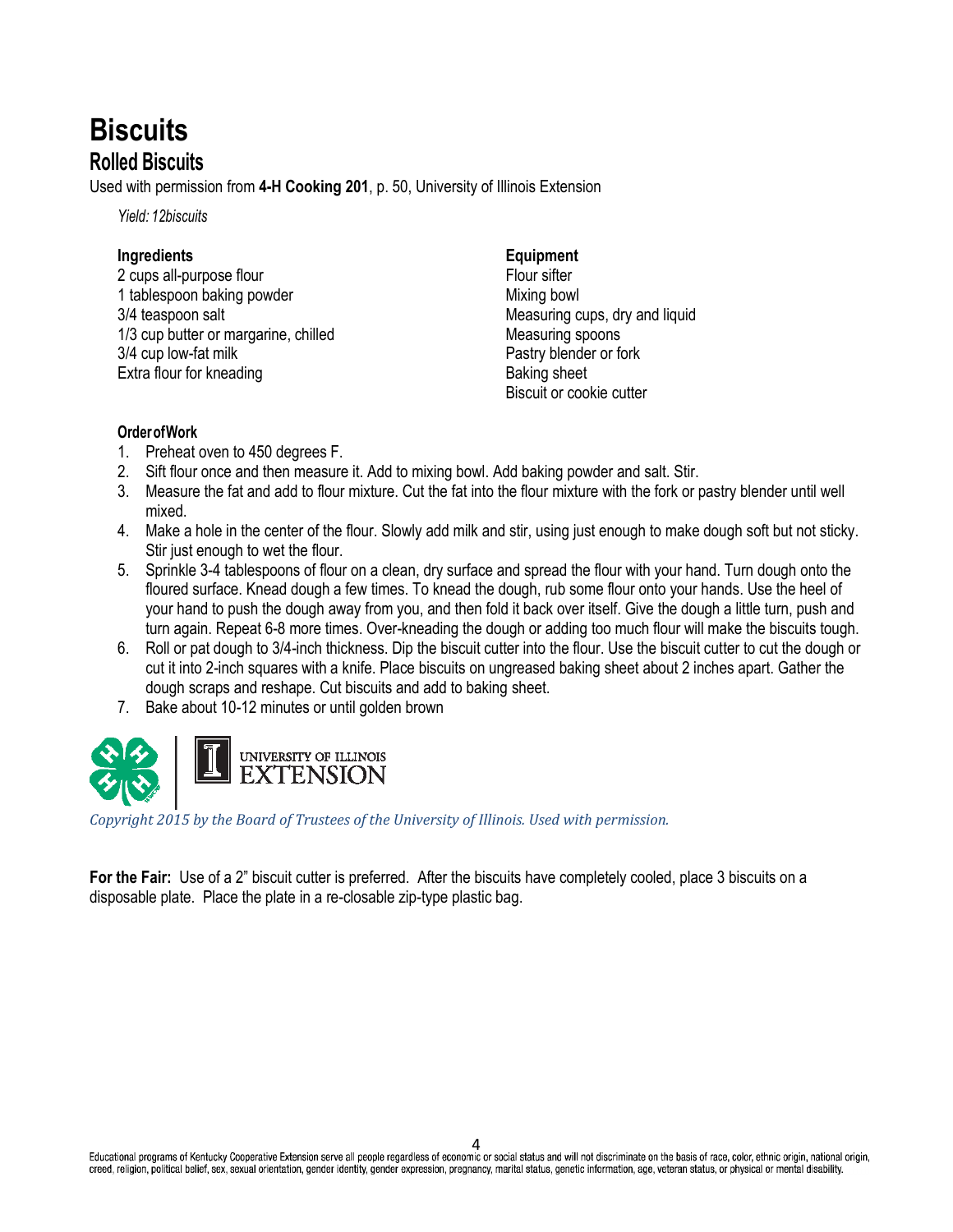## **Cranberry Scones**

Sandra Bastin, Extension Specialist, Food and Nutrition, Kentucky Cooperative Extension Service in **Super Star Chef Kneads a Little Dough**

*Yield: 16 wedges*

### **Ingredients**

3 cup self-rising flour 1 teaspoon orange peel, grated 1 cup dried cranberries (or substitute raisins for dried cranberries)

1/3 to  $\frac{1}{2}$  cup buttermilk  $\frac{1}{2}$  cup sugar ½ cup butter, softened 1 egg

- 1. In a large mixing bowl, combine flour, sugar and orange peel. Mix well. Cut in butter with a pastry blender or fork until mixture resembles coarse crumbs. Gently stir in cranberries (or raisins).
- 2. Place egg in a 1-cup measuring cup and beat well. In the same measuring cup, add buttermilk to make 2/3 cup. Add to flour mixture and stir gently until dry ingredients begin to cling together; do not add more liquid.
- 3. Press dough gently together on a lightly floured surface to form a ball. Divide dough in half. Place both halves on a greased cookie sheet and flatten each into a 6-inch round. Cut each into 8 wedges. Separate wedges slightly, to about  $\frac{1}{2}$  inch apart.



4. Bake at 400°F for 20 to 25 minutes or until golden brown. Cool on cookie sheet 5 minutes before serving.

*Nutritional Analysis (1 scone): 150 calories, 3 g protein, 22 g carbohydrates, 6 g fat (36%)*

**For the fair:** After the scones have completely cooled, place 3 scones on a disposable plate. Place the plate in a recloseable zip-type plastic bag.



Educational programs of Kentucky Cooperative Extension serve all people regardless of economic or social status and will not discriminate on the basis of race, color, ethnic origin, national origin, creed, religion, political belief, sex, sexual orientation, gender identity, gender expression, pregnancy, marital status, genetic information, age, veteran status, or physical or mental disability.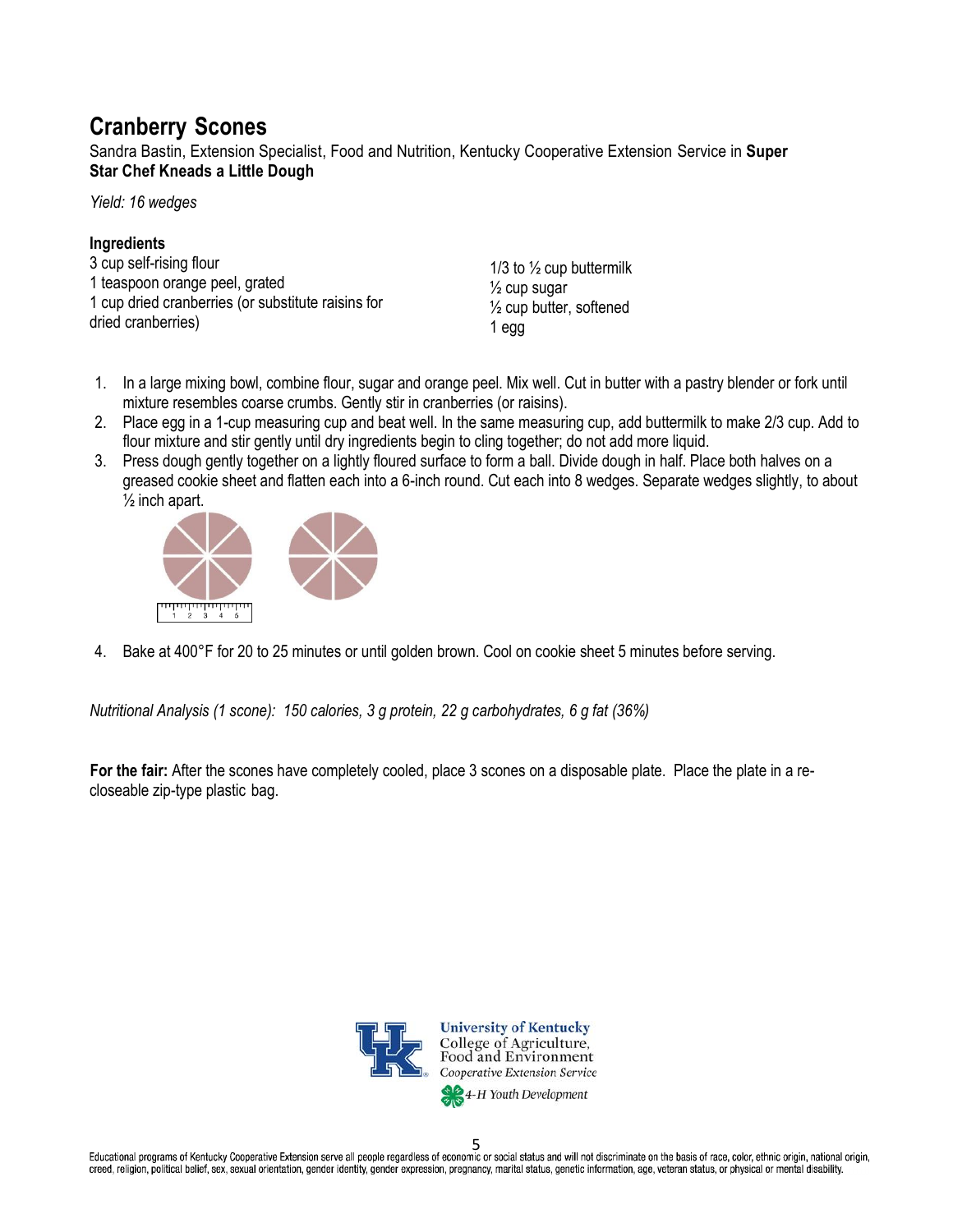# **Quick Breads**

# **Cornmeal Muffins**

*Yield: 12 muffins* Recipe adapted for use by Kentucky Cooperative Extension from "Southern Style Cornbread" published by Martha White Foods.

### **Ingredients**

1 egg, beaten 1 1/3 cups milk or 1  $\frac{3}{4}$  cup buttermilk

1/4 cup oil or melted shortening 2 cups self-rising cornmeal mix\*

### **Order of Work**

- 1. Preheat oven to 450°F. Spray a 12-cup muffin tin with non-stick cooking spray.
- 2. In a small bowl, beat the egg slightly.
- 3. Measure the remaining ingredients and pour them into a large mixing bowl.
- 4. Add the beaten egg to the large bowl.
- 5. Mix just enough to blend the ingredients but is still lumpy. (If the batter is smooth, it has probably been mixed too much.)
- 6. Fill the sprayed muffin cups two-thirds full of batter. Do not use paper or foil liners.
- 7. Bake at 450°F for 15 to 20 minutes or until golden brown.

\*Be sure to read the front of the package to make sure that you are using self-rising cornmeal mix. It is usually sold in a bag similar to that in which flour is packaged. Self-rising cornmeal mix has flour and leaven already added. (Boxed corn muffin mix like that made by Jiffy is not the appropriate product to use in this recipe.)

### Nutritional Analysis: 240 calories, 5 q protein, 33 q carbohydrate, 3 q dietary fiber, 10 q fat, 30 mq cholesterol, *640mg sodium*

**For the fair:** This recipe is based on use of a standard size muffin tin. If using a mini size tin, reduce cooking time to 8 to 10 minutes or until golden brown. After the muffins have completely cooled, place three muffins on a disposable plate. Place the plate in a re-closeable zip-type plastic bag.



**University of Kentucky** College of Agriculture,<br>Food and Environment **Cooperative Extension Service** 

4-H Youth Development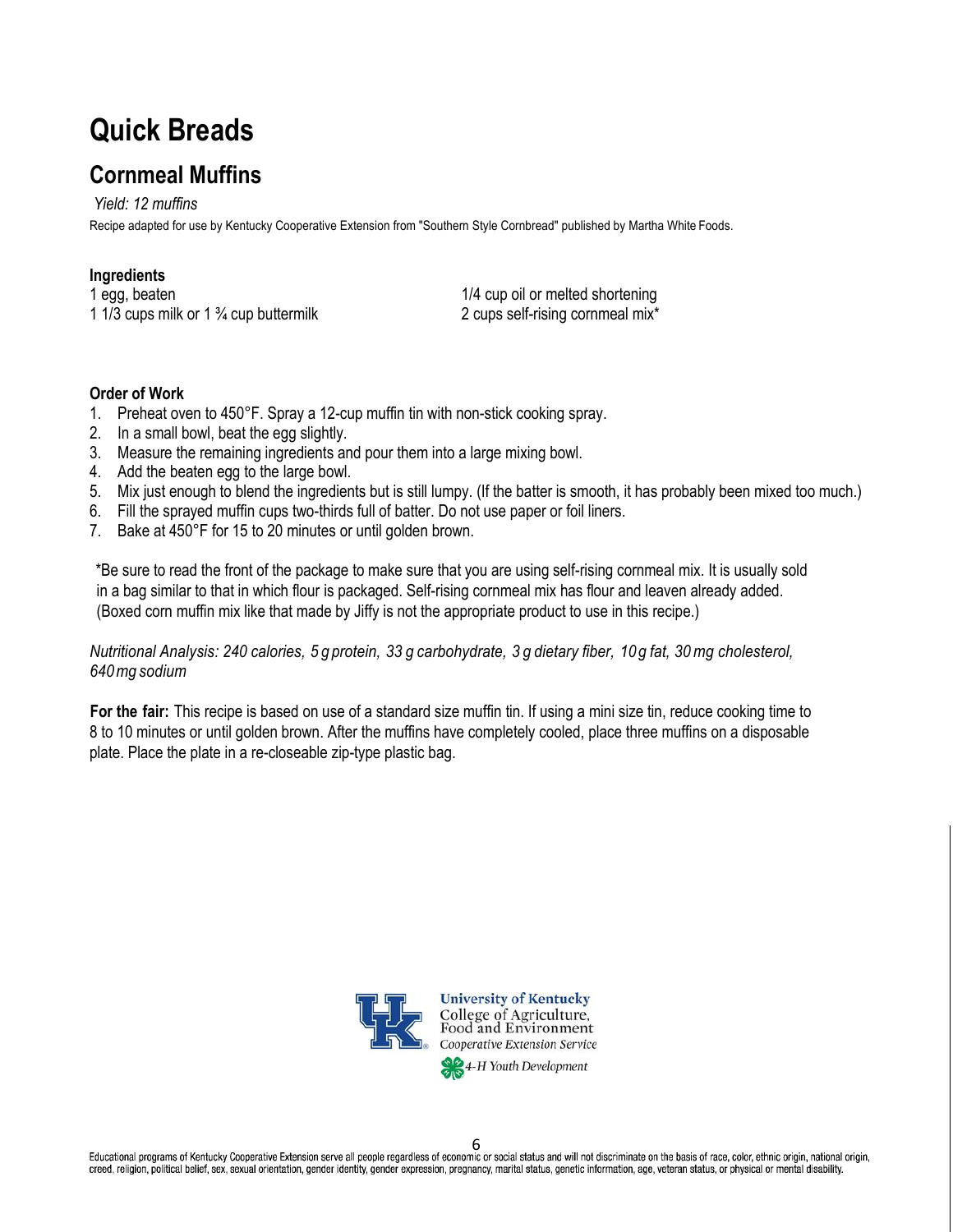# **Coffee Cake with Topping**

Used with permission from **4-H Cooking 101**, p. 59, University of Illinois Extension

### *Yield: 9-12 servings* **Ingredients**

### *Topping:*

1/4 cup firmly packed brown sugar 1 teaspoon cinnamon 1 tablespoon all-purpose flour 1 tablespoon butter or margarine 1/2 cup chopped nuts (optional)

### *Coffeecake batter:*

1 egg 1/2 cup granulated sugar 1/2 cup milk 2 tablespoons melted fat or oil 1 cup sifted all-purpose flour  $\frac{1}{2}$  teaspoon salt 2 teaspoons baking powder

**Equipment** Non-stick cooking spray Flour sifter Waxed paper Measuring cups Spatula or knife Measuring spoons Mixing bowls, 1 large, 2 small Pastry blender or fork Whisk or fork 2 mixing spoons Scraper Small pan for melting fat Baking pan (8"x8") Wire rack Hot pads

9 pieces





### **Order of Work**

1. Make the topping first. Measure the brown sugar, cinnamon, and flour into the small mixing bowl and mix well.

2. Measure the fat. Cut it into the flour-sugar-cinnamon mixture. Ask someone to show you how to do this.

- 3. Add nuts (if you are using them) and mix well. Set topping aside until you need it.
- 4. Preheat the oven to 375 degrees F.
- 5. Lightly coat the baking pan with non-stick cooking spray.
- 6. Break the egg into the mixing bowl, and beat with a whisk or fork.
- 7. Add the sugar, milk, and melted fat or oil to the egg, and stir until all is mixed.
- 8. Sift the flour once; then measure it. Add to second small mixing bowl. Add salt and baking powder. Stir flour mixture.
- 9. Add flour mixture to the egg mixture, and stir only until dry ingredients are wet. The batter will look lumpy. Too much mixing causes tunnels.
- 10.Put into the prepared pan. (Use the rubber scraper so that you won't waste batter.)
- 11.Use the mixing spoon to sprinkle the topping evenly over the top of the batter in the pan.
- 12.Put into the preheated oven. Bake about 25 minutes. The coffeecake will spring back when lightly touched and begin to pull away from the edge of the pan when it is done. The top will be a golden color dotted with the dark brown topping.
- 13.Take out of the oven. Allow pan to cool. Cut cake into pieces while it is still in the pan. Use turner to remove cake pieces from the pan. Serve warm.



*Copyright 2015 by the Board of Trustees of the University of Illinois. Used with permission.* 

**For the Fair:** After the cake has completely cooled, place three pieces on a disposable plate. (At least one piece will be a side or corner piece.) Place the plate in a re-closable zip-type plastic bag.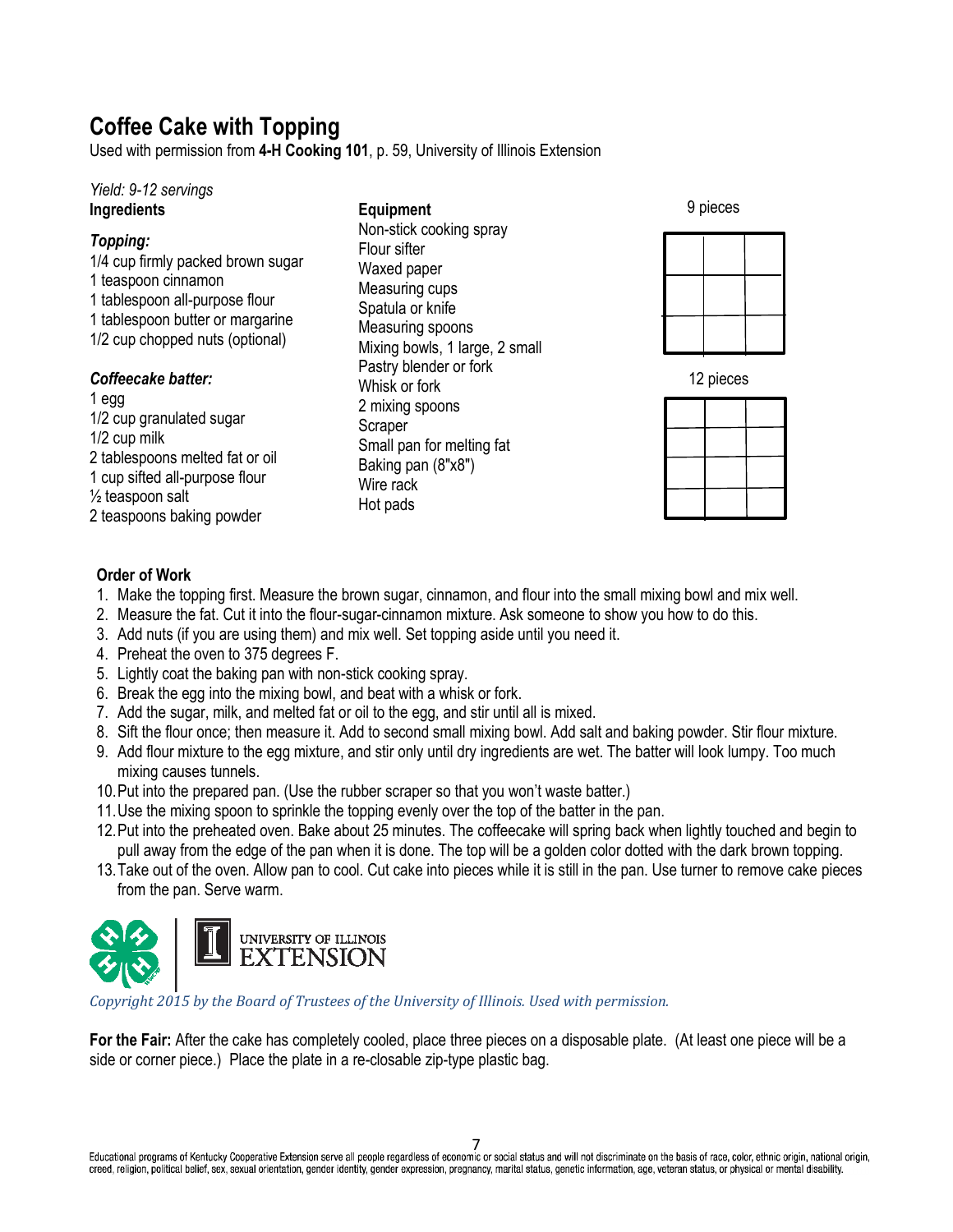# **Cookies**

### **Chewy Granola Bars**

Used with permission from **4-H Cooking 101**, p. 35, University of Illinois Extension

*Yield: 12 bars*

### **Ingredients**

2 1/2 cups rolled oats, old-fashioned or quick 1/2 cup chopped nuts 1 cup firmly packed brown sugar 1/2 cup seedless raisins or dried fruit, chopped 2 eggs 1/3 cup butter or margarine, melted 1 teaspoon vanilla extract

**Equipment** Mixing bowl and spoon Measuring cups and spoons Baking pan, 9"x9"

### **Order of Work**

- 1. Preheat oven to 350 degrees F. Lightly coat the baking pan with non-stick cooking spray.
- 2. In bowl, combine oats, nuts, brown sugar, and raisins or dried fruit.
- 3. Stir in eggs, margarine, and vanilla. Mix until evenly combined.
- 4. Press mixture firmly into the prepared baking pan.
- 5. Bake for 25 to 30 minutes. Cool for 10 minutes. Cut into 12 bars.



*Copyright 2015 by the Board of Trustees of the University of Illinois. Used with permission.* 

**For the Fair:** The ingredients in this recipe are free of gluten unless the packaging indicates otherwise. After the cookies have completely cooled, choose three bars that are the same size and place them on a disposable plate. Place the plate in a re-closable zip-type plastic bag.

> Cut into 12 bars. Each will be about 4  $\frac{1}{2}$ " X 1  $\frac{1}{2}$ "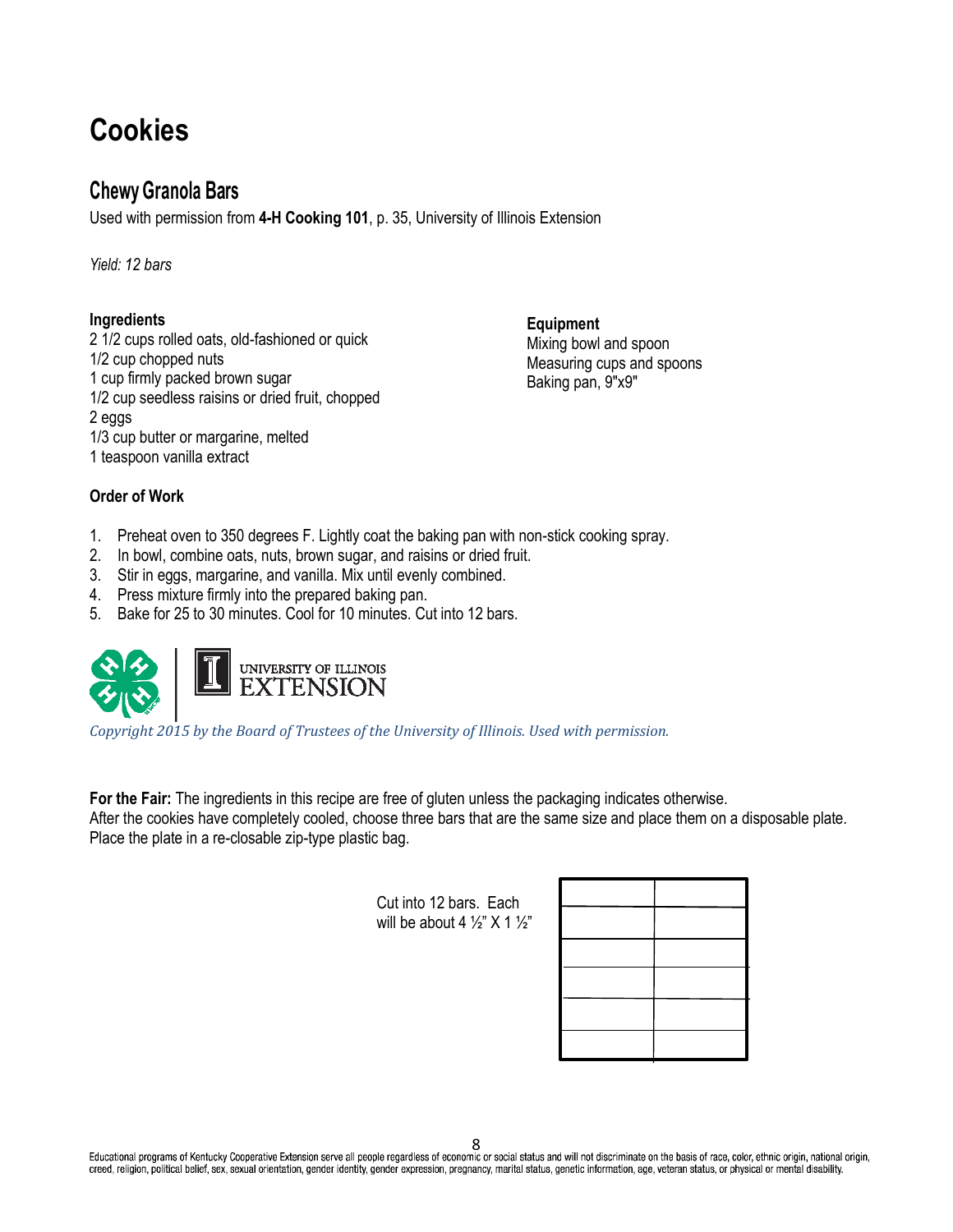## **Brownies**

Used with permission from **4-H Cooking 101**, p. 67, University of Illinois Extension

*Yield: 16 squares*

### **Ingredients**

1/2 cup sifted all-purpose flour 1/3 to 1/2 cup cocoa 1/3 cup butter or margarine (not reduced fat) 1 cup granulated sugar 2 eggs 1 teaspoon vanilla 1/2 cup chopped nuts (optional)

### **Equipment**

Non-stick cooking spray Flour sifter Waxed paper Measuring cups Knife or spatula Measuring spoons Mixing bowl Mixing spoon Small microwave-safe bowl for melting fat Small bowl Scraper Baking pan (8"x8" or 9"x9") Hot pads Wire racks



### **Order of Work**

- 1. Preheat the oven at 350 degrees F.
- 2. Lightly coat the baking pan with non-stick cooking spray.
- 3. Sift flour once; then measure it.
- 4. Measure cocoa. Sift flour and cocoa together onto waxed paper and set aside.
- 5. Measure fat and melt it in the microwave. Time will vary depending on microwave.
- 6. Pour melted fat into mixing bowl. Measure the sugar and mix it with the melted fat until creamy.
- 7. Break one egg into a small bowl; then mix it well with the sugar and fat. Do the same with the other egg.
- 8. Add the vanilla and mix.
- 9. Add the flour-cocoa mixture and stir until all is mixed.
- 10. Add the nuts and stir until they are mixed in.
- 11. Put into the prepared pan. Use the rubber scraper to clean out the bowl.
- 12. Place into the preheated oven.
- 13. Bake for about 25 minutes or until brownies spring back when lightly touched. They will be an even dark-brown color on top. Brownies baked in a 9-inch-square pan will bake quicker and be thinner than those baked in an 8-inch square.
- 14. Take the pan out of the oven. Use hot pads because the pan is hot.
- 15. Place pan on a rack to cool. Cut into approximately 2-inch squares to make 16 brownies. When cool, store in a container with a tight lid.



*Copyright 2015 by the Board of Trustees of the University of Illinois. Used with permission.* 

**For the Fair:** After the brownies have completely cooled, choose three. Place the brownies on a disposable plate. Place the plate in a re-closable zip-type plastic bag.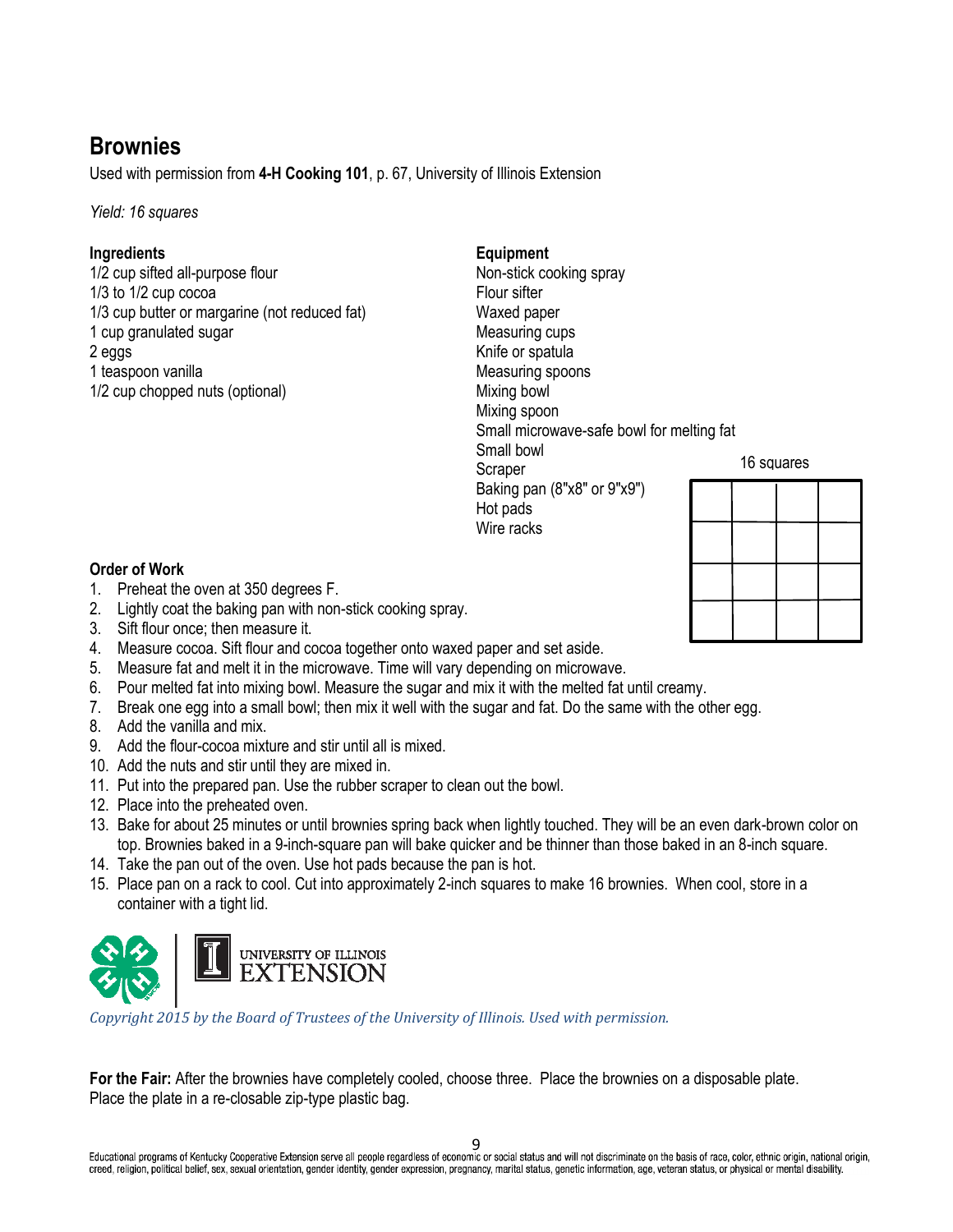## **Snickerdoodles**

Used with permission from **4-H Cooking 201,** p. 88, University of Illinois Extension

*Yield: 3 dozen cookies*

### **Ingredients**

1  $\frac{1}{2}$  cups sugar 1 cup butter or margarine, softened 1 teaspoon vanilla 2 eggs 2 ¾ cups all-purpose flour 2 teaspoons cream of tartar 1 teaspoon baking soda ¼ teaspoon salt 2 tablespoons sugar

### 2 teaspoons cinnamon

### **Order of Work**

- 1. Preheat oven to 400° F.
- 2. In large bowl, cream together sugar, butter, vanilla and eggs.
- 3. Add flour, cream of tartar, baking soda, and salt to creamed mixture; blend well.
- 4. Combine 2 tablespoons sugar and 2 teaspoons of cinnamon in a small bowl.
- 5. Shape dough into 1-inch balls.
- 6. Roll balls in sugar mixture.
- 7. Place balls 2 inches apart on ungreased cookie sheet.
- 8. Bake for 8 to 10 minutes or until cookies spring back when lightly touched with the fingers.
- 9. Use a spatula or turner to remove the hot cookies from the sheet. Place them on a rack to cool. When cool, store cookies in a container with a tight lid.

**Equipment**

Cookie sheet Spatula Cooling rack

Measuring cups and spoons Mixing bowls, large and small



*Copyright 2015 by the Board of Trustees of the University of Illinois. Used with permission.* 

**For the Fair:** After the cookies have completely cooled, choose three cookies that are the same size. Place the cookies on a disposable plate. Place the plate in a re-closable zip-type plastic bag.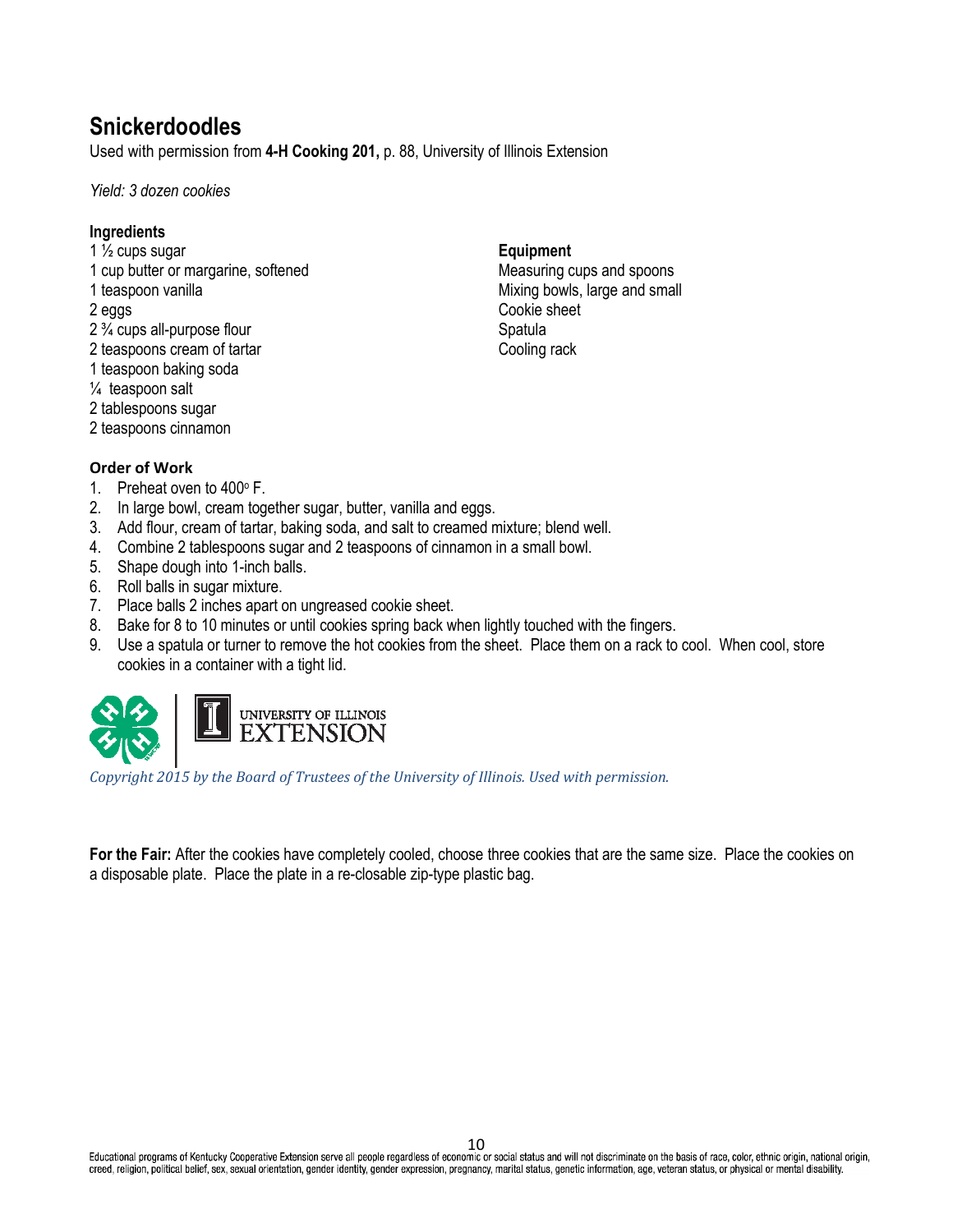# **Cakes Rich Chocolate Cake**

Used with permission from **4-H Cooking 301**, p. 116, University of Illinois Extension

*Yield: 12 servings*

### **Ingredients**

3 one-ounce squares unsweetened chocolate, melted 1 teaspoon flour

- 3 cups sifted cake flour
- 1/2 teaspoon salt\*
- 3 teaspoons baking powder
- 1 1/4 cups unsalted butter\*
- 2 1/4 cups sugar
- 1 teaspoon vanilla
- 4 eggs
- 1 cup milk

### **Equipment**

Small pan or microwave-safe bowl 3 8-inch\*\* or 2 9-inch cake pans Nonstick cooking spray Large and small mixing bowls Measuring cups and spoons **Sifter** Mixing spoon **Mixer** Rubber scraper Toothpick or cake tester Cooling rack(s)

### **Order of Work**

- 1. Melt chocolate in small pan over low heat or in microwave (following directions package) and cool to lukewarm.
- 2. Preheat oven to 350 degrees F. Lightly coat cake pan(s) with nonstick cooking spray. Add 1 teaspoon flour to pan. Rotate and shake pan until surfaces are coated with flour. Remove excess flour. (Or cover bottom of pans with wax paper instead of flouring pans.)
- 3. Lightly spoon cake flour into measuring cup; sift and then measure. Place flour in small mixing bowl. Add salt and baking powder to flour and mix well; set aside.
- 4. In large mixing bowl, use mixer to cream butter until soft; gradually add sugar, mixing until mixture is very light and fluffy, about 3 to 5 minutes. Add vanilla and continue creaming.
- 5. Add eggs one at a time and beat well after adding each egg.
- 6. Add cooled chocolate to creamed mixture.
- 7. Add one-third of the sifted flour mixture and half of the milk; repeat until all of the flour and milk are used. After each addition of flour and milk, mix for 1 minute.
- 8. Pour batter into pan(s) and bake for 40 to 45 minutes for 8-inch or 9-inch pans. Use toothpick or cake tester to test cake. Toothpick or cake tester should come out clean when inserted into center of cake.
- 9. Remove from oven and cool on rack for 15 minutes before removing from pan(s).

Nutrition Facts per Serving: 434 calories, 26 g fat, 270 mg sodium, 54 g carbohydrates, 2 g fiber, 6 g protein, 70 mg calcium

\*If desired, decrease salt to 1/4 teaspoon and use salted butter. \*\*If using 3 8-inch pans, be sure there is enough room in the oven for air to circulate for even baking.



*Copyright 2015 by the Board of Trustees of the University of Illinois. Used with permission.* 

Note: One square of baker's chocolate should equal 1 ounce. Read the packaging to make sure you add the equivalent of 3 ounces to this cake recipe. Substitute: You may substitute 3 tablespoons of unsweetened cocoa and 1 tablespoon oil, melted butter or shortening for each square of chocolate.

**For the Fair:** Let cake completely cool. Do not frost cake. Cut one layer of the cake in half. Place one half of one layer of cake on a disposable plate. Place the plate in a re-closable plastic bag.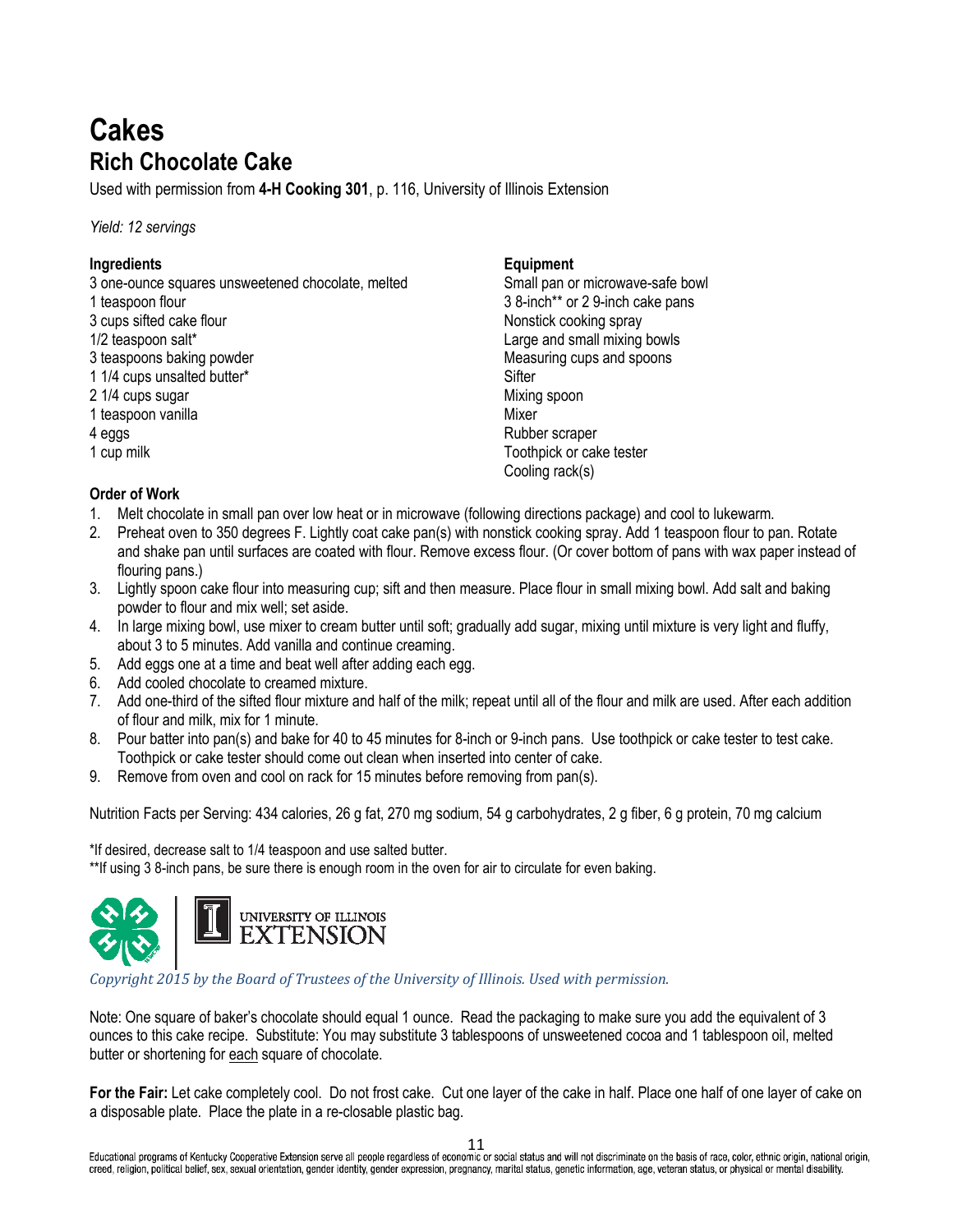# **Carrot (or Zucchini) Cake**

Used with permission from **4-H Cooking 301**, p. 119, University of Illinois Extension

*Yield: 16 servings*

### **Ingredients**

2 cups flour 2 cups sugar 2 teaspoons baking soda 2 teaspoons cinnamon 1 teaspoon salt 1 cup salad oil 4 eggs 3 cups carrots, shredded 1 teaspoon vanilla 1 cup nuts, chopped

### **Equipment**

2 8-inch or 9-inch round cake pans Nonstick cooking spray Measuring cups and spoons Large and medium mixing bowls Mixer Mixing spoon **Spatula** Cooling rack

### **Order of Work**

- 1. Preheat oven to 350 degrees F. Lightly coat 2 8-inch or 9-inch round cake pans with nonstick cooking spray.
- 2. Combine flour, sugar, baking soda, cinnamon, and salt in medium bowl; mix well.
- 3. In large bowl, add oil and beat in eggs, one at a time.
- 4. Gradually add flour mixture to egg mixture and beat until thoroughly mixed.
- 5. Add carrots, vanilla, and nuts; mix until thoroughly combined. Pour into prepared pans.
- 6. For 8-inch or 9-inch round cake pans, bake 30 to 35 minutes or until toothpick inserted in middle comes out clean. Remove from oven and cool on wire rack. Store in refrigerator.

Variation: Substitute 3 cups shredded zucchini for shredded carrots. Add one teaspoon ground nutmeg.

Nutrition Facts per Serving with Frosting: 470 calories, 28 g fat, 365 mg sodium, 56 g carbohydrates, 1 g fiber



*Copyright 2015 by the Board of Trustees of the University of Illinois. Used with permission.* 

**For the Fair:** Zucchini variation may be used instead of carrots**.** Use toothpick to test doneness. Baking time may need to be extended if cake is not done.Let the cake cool. Do not frost or ice the cake. After the cake has completely cooled, cut one layer in half. Place one half of one layer on a disposable plate. Place the plate in a re-closable plastic bag.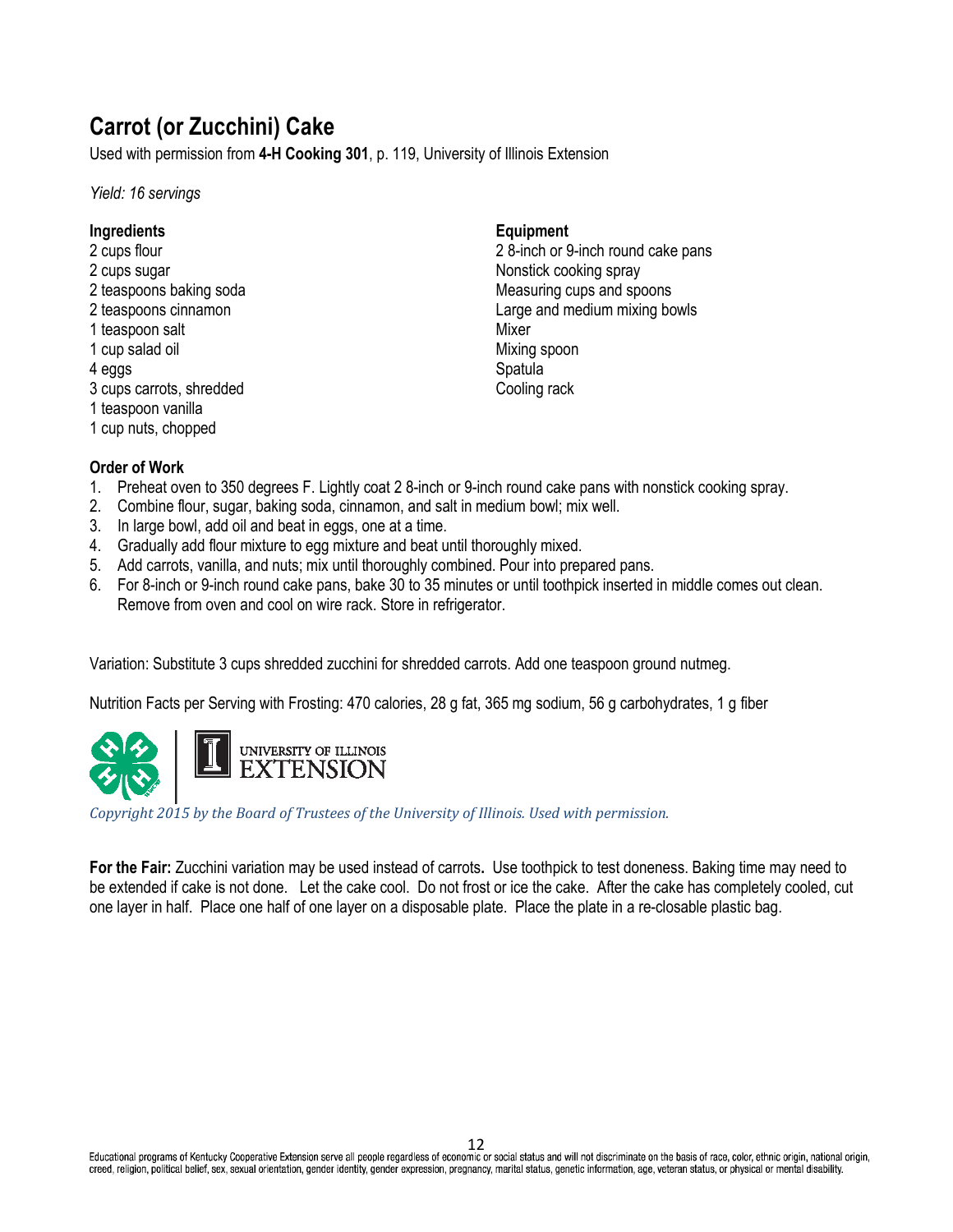# **Basic Chiffon Cake**

Used with permission from **4-H Cooking 401**, p. 118, University of Illinois Extension

*Yield: 16 servings*

### **Ingredients**

2 1/4 cups cake flour 1 tablespoon baking powder 1 teaspoon salt 1 1/2 cups sugar, divided 1/2 cup vegetable oil 5 large egg yolks 1 tablespoon vanilla 3/4 cup cold water 7 large egg whites 1/2 teaspoon cream of tartar

### **Order of Work**

- 1. Preheat oven to 325 degrees F.
- 2. In a large bowl, combine flour, baking powder, salt, and 1 cup sugar.
- 3. Make a well in the center and add oil, egg yolks, vanilla, and water. Whisk until smooth.
- 4. Beat egg whites and cream of tartar in large mixing bowl until soft mounds begin to form.
- 5. Beating at high speed, sprinkle remaining 1/2 cup sugar over egg whites, 2 tablespoons at a time. Beat until stiff peaks are formed.
- 6. Gently fold one-third of the whites into the yolk mixture. Fold in remaining whites.
- 7. Pour batter into an ungreased tube pan.
- 8. Bake 1 1/2 hours or until top springs back when lightly touched. If cake pan has prongs around the rim for elevating the cake, invert pan onto them. If not, invert pan over the neck of a bottle or funnel so that air can circulate. Let the cake cool completely, 2 to 3 hours.
- 9. Carefully run a metal spatula around the sides of the pan to loosen cake. Remove cake from the pan and place on cake plate. Cut slices by sawing gently with serrated knife.

Nutrition Facts per Serving: 231 calories, B g fat, 276 mg sodium, 35 g carbohydrate, less than 1g fiber, 4 g protein, 30 mg calcium.



*Copyright 2015 by the Board of Trustees of the University of Illinois. Used with permission.* 

**For the Fair:** After the cake has completely cooled, cut one piece which is a quarter of the cake. Place the piece on a disposable plate. Place the plate in a re-closeable zip-type plastic bag. For added protection you may place the bag in a small box.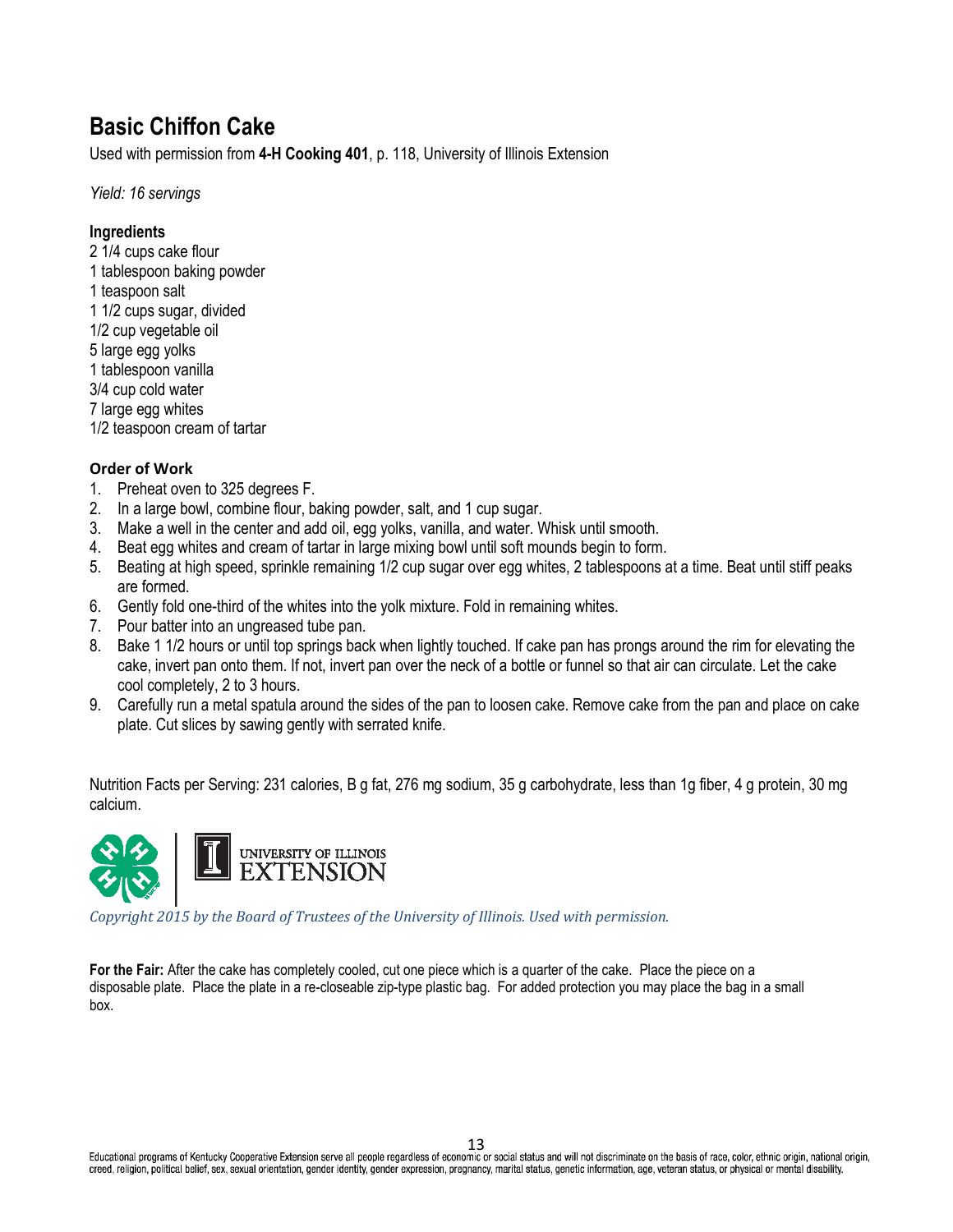# **Pies**

## **Apple Pie**

Adapted for use in Kentucky from **4-H Cooking 401**, p. 105 and 97, University of Illinois Extension. Used with permission.

## **Pastry for Two-Crust Pie**

*Yield: 2 9-inch or 10-inch pie crusts or 3 8-inch pie crusts*

### **Ingredients**

3 cups all-purpose flour 1 teaspoon salt 1 cup shortening 5 to 6 tablespoons cold water

### **Order of Work**

- 1. Thoroughly chill fat and water.
- 2. Place flour and salt together in medium bowl. Stir to mix.
- 3. Use a pastry blender, fork, or two knives to cut the fat into the flour until the dough forms pea-sized pieces.
- 4. Add cold water one tablespoon at a time and sprinkle over flour/fat mixture. Toss mixture lightly with a fork. DO NOT STIR. Add only enough water to hold dough together. Let dough stand at least 5 minutes. Shape into a ball, handling as little as possible.
- 5. Chill dough 15 to 30 minutes.
- 6. Sprinkle 3 to 4 tablespoons of flour on a clean, dry surface or pastry mat/cloth. Lightly coat a rolling pin with flour. Or use two 18" x 18" sheets of waxed or parchment paper to roll out dough.
- 7. Divide dough into two parts. Form one piece of dough into circular shape and then flatten with rolling pin on pastry mat/cloth or between two sheets of waxed or parchment paper.
- 8. Roll dough with short strokes from center to outer edge, using a light, quick motion. Be careful not to roll over edge of dough. Press on a different part of the dough with each roll. Lift from surface occasionally. Roll about 1/8-inch thick and slightly larger than the pie pan.
- 9. Fold dough in half, lift and place in pie pan, and unfold.
- 10. Beginning at center of pan and working toward edge, gently press dough into pie pan. Do not pull or stretch dough since that can ·make the pie crust shrink during baking.
- 11. Chill prepared pie crust for 20 to 30 minutes to prevent crust from shrinking during baking.
- 12. Prepare filling.



*Copyright 2015 by the Board of Trustees of the University of Illinois. Used with permission.*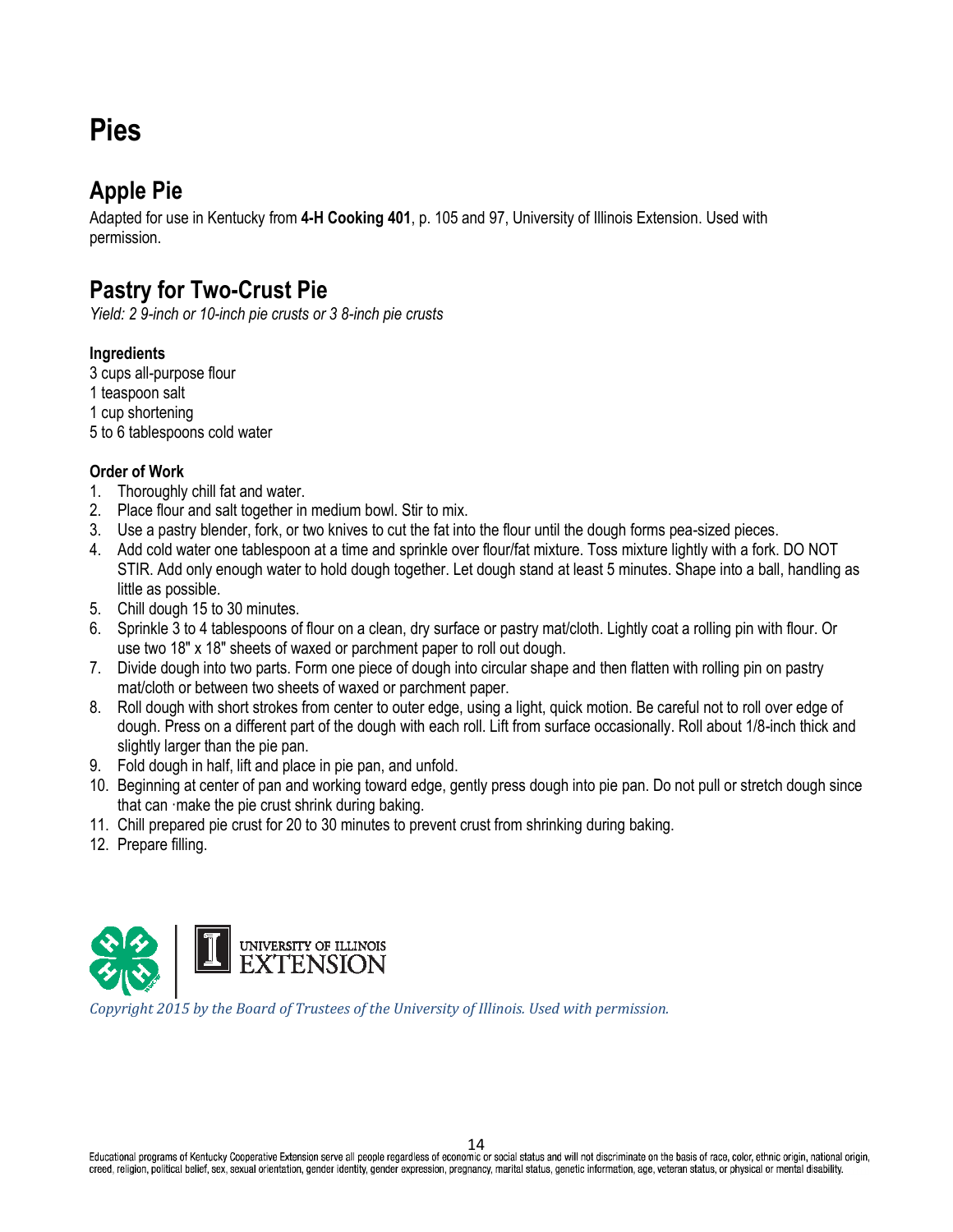# **Apple Pie Filling**

### **Ingredients**

- 1 prepared unbaked pastry for two-crust pie 5 cups peeled, sliced tart apples (5 to 6 apples) 2 tablespoons lemon juice 3/4 to 1 cup sugar 1 tablespoon flour 1/4 teaspoon salt 1 tablespoon butter or margarine 1 egg, beaten, or 2 tablespoons milk, if desired
- 1 teaspoon sugar, if desired

### **Order of Work**

- 1. While preparing filling, place the prepared pie crust in refrigerator for 20-30 minutes.
- 2. Preheat oven to 425 degrees F.
- 3. Rinse, peel, and core apples. Slice apples and place in medium bowl. Sprinkle with lemon juice to prevent apples from turning brown and toss gently.
- 4. In small mixing bowl, combine sugar, flour, and salt. Add to apple slices and mix.
- 5. Spoon apple mixture into prepared pie crust.
- 6. Cut butter or margarine into small pieces and sprinkle on top of apple filling.
- 7. Use cold water to moisten edges of the dough on the rim of the pie pan.
- 8. Roll out remaining dough for upper crust.
- 9. Place upper crust on pie and press upper and lower edges together on rim of pie pan.
- 10. Cut venting holes in top of pastry.
- 11. Use a knife to trim dough evenly around edge of pie pan.
- 12. Flute edge by placing left thumb and index finger 1/2 inch apart on outside of pastry rim. With right index finger push pastry between fingers or lightly press edges together with a fork.
- 13. If desired, brush top crust with beaten egg or milk then lightly sprinkle with sugar.
- 14. Bake for 15 minutes, then reduce heat to 350 degrees F. Bake 25 minutes longer or until crust is brown.

Nutrition Facts per Serving: 555 calories, 28 g fat, 386 mg sodium, 71 g carbohydrate, 2 g fiber, 6 g protein, 14 mg calcium

Variation: Spices – Add 1 teaspoon cinnamon and/or ½ teaspoon nutmeg to sugar mixture if desired.



*Copyright 2015 by the Board of Trustees of the University of Illinois. Used with permission.* 

**For the Fair:** Spice variation may be used if desired. Use a disposable pie pan because the pan will not be returned. Place the whole pie (including the disposable pie pan) in a re-closeable plastic bag.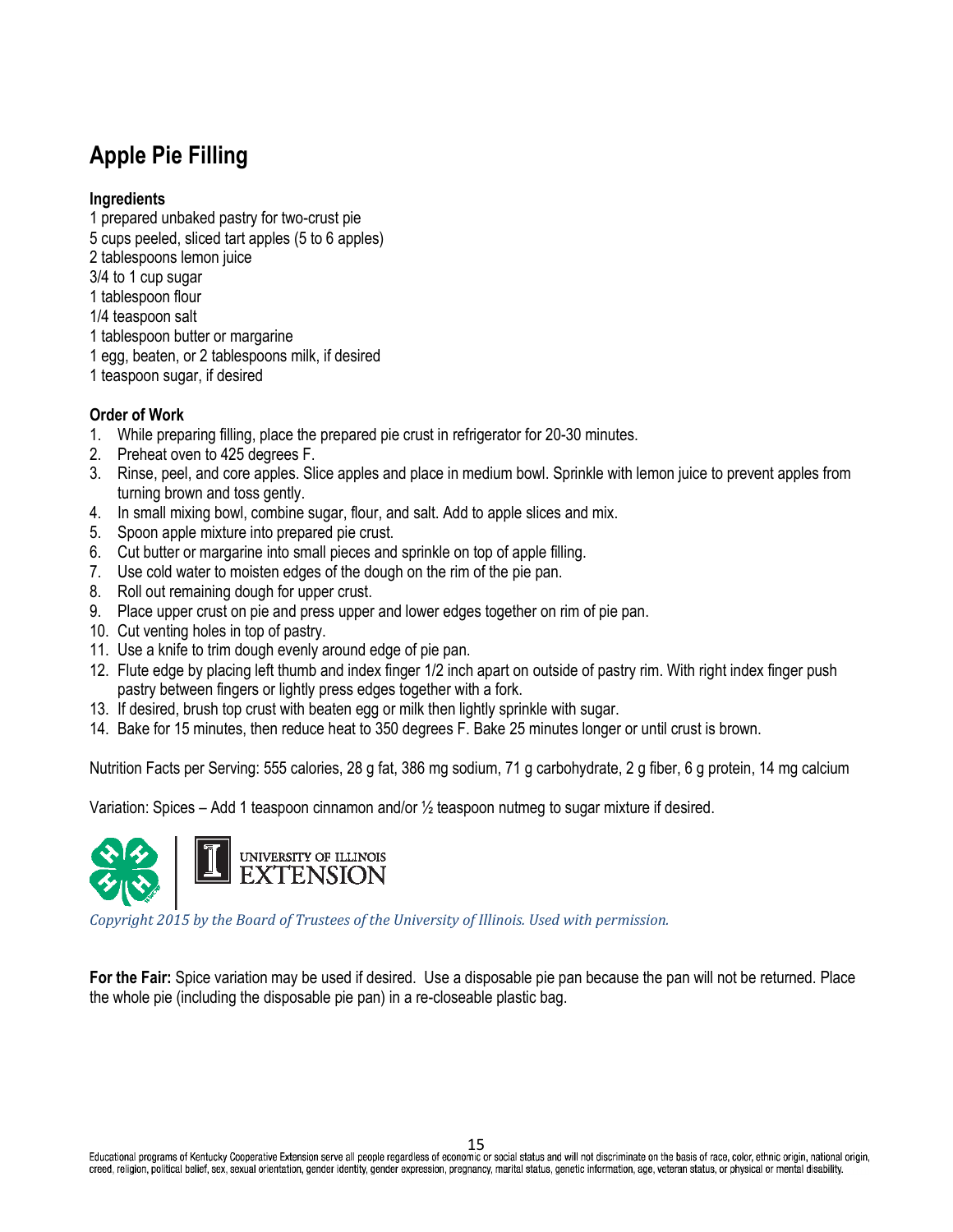# **Yeast Breads**

# **Cinnamon Twists**

Adapted for use in Kentucky from **4-H Cooking 301**, p. 42 and 44, University of Illinois Extension. Used with permission. *Yield: 12 rolls*

### **Sweet Dough Ingredients**

 $\frac{1}{4}$  cup sugar 1 teaspoon salt 1 package yeast  $\frac{1}{2}$  cup milk, heated to 100 to 110 degrees F  $\frac{1}{4}$  cup water, heated to 100 to 110 degrees F 1/8 cup oil or melted butter 1 egg  $\frac{1}{2}$  teaspoon grated lemon rind, if desired

2 ½ cups all-purpose flour, approximately

1/4 cup butter, melted 1/2 cup sugar

**Topping Ingredients**



### **Order of Work**

- 1. Put sugar, salt, and yeast in mixing bowl. Mix well.
- 2. Place milk and water in microwave-safe bowl. Heat in microwave for 1 to 2 minutes. Remove from microwave and check temperature with food thermometer. Pour warm liquids over ingredients in mixing bowl and stir well. Allow mixture to stand 1 to 2 minutes.
- 3. Add oil or butter, eggs, and lemon rind to mixture. Beat until smooth.
- 4. Add 2 cups of flour to mixture and beat until smooth.
- 5. Add enough flour to make dough that is soft, but stiff enough to handle.
- 6. Turn dough out onto a lightly floured surface and knead until dough is smooth, elastic, and does not stick to surface or hands, about 8 to 10 minutes.
- 7. Place dough in a mixing bowl lightly coated with nonstick cooking spray. Spray top of dough with nonstick cooking spray and cover with damp, clean dish towel. Let rise in a warm place until doubled in size, about 1 hour.
- 8. Punch dough down and let stand 10 minutes.
- 9. Lightly coat baking sheet with nonstick cooking spray.
- 10. Roll prepared dough into a square about 12" x 12."
- 11. Brush dough with melted butter. Mix sugar and cinnamon in a small mixing bowl. Sprinkle center third of dough with 3 tablespoons of sugar-cinnamon mixture. Fold one third of dough over center third. Sprinkle with 3 tablespoons of the sugar-cinnamon mixture. Fold remaining third of dough over the two layers.
- 12. Cut roll into 1-inch strips. Hold each end of a strip and twist tightly in opposite directions. Firmly press ends together.
- 13. Place on prepared baking sheet about 2 inches apart. Brush top with melted butter and sprinkle with sugar-cinnamon mixture.
- 14. Cover. Let rise in warm place until doubled in size.
- 15. Bake at 350 degrees F about 25 minutes or until lightly browned.
- 16. Top with basic icing if desired.

Nutrition Facts per Roll: 180 calorie s, 7g fat, 240 mg sodium, 29 g carbohydrates, 1g fiber, 4 g protein, 26 mg calcium



*Copyright 2015 by the Board of Trustees of the University of Illinois. Used with permission.* 

**For the Fair:** After the twists have completely cooled, place 3 twists on a disposable plate. Place the plate in a re-closable plastic bag.

 $16$ <br>Educational programs of Kentucky Cooperative Extension serve all people regardless of economic or social status and will not discriminate on the basis of race, color, ethnic origin, national origin, creed, religion, political belief, sex, sexual orientation, gender identity, gender expression, pregnancy, marital status, genetic information, age, veteran status, or physical or mental disability.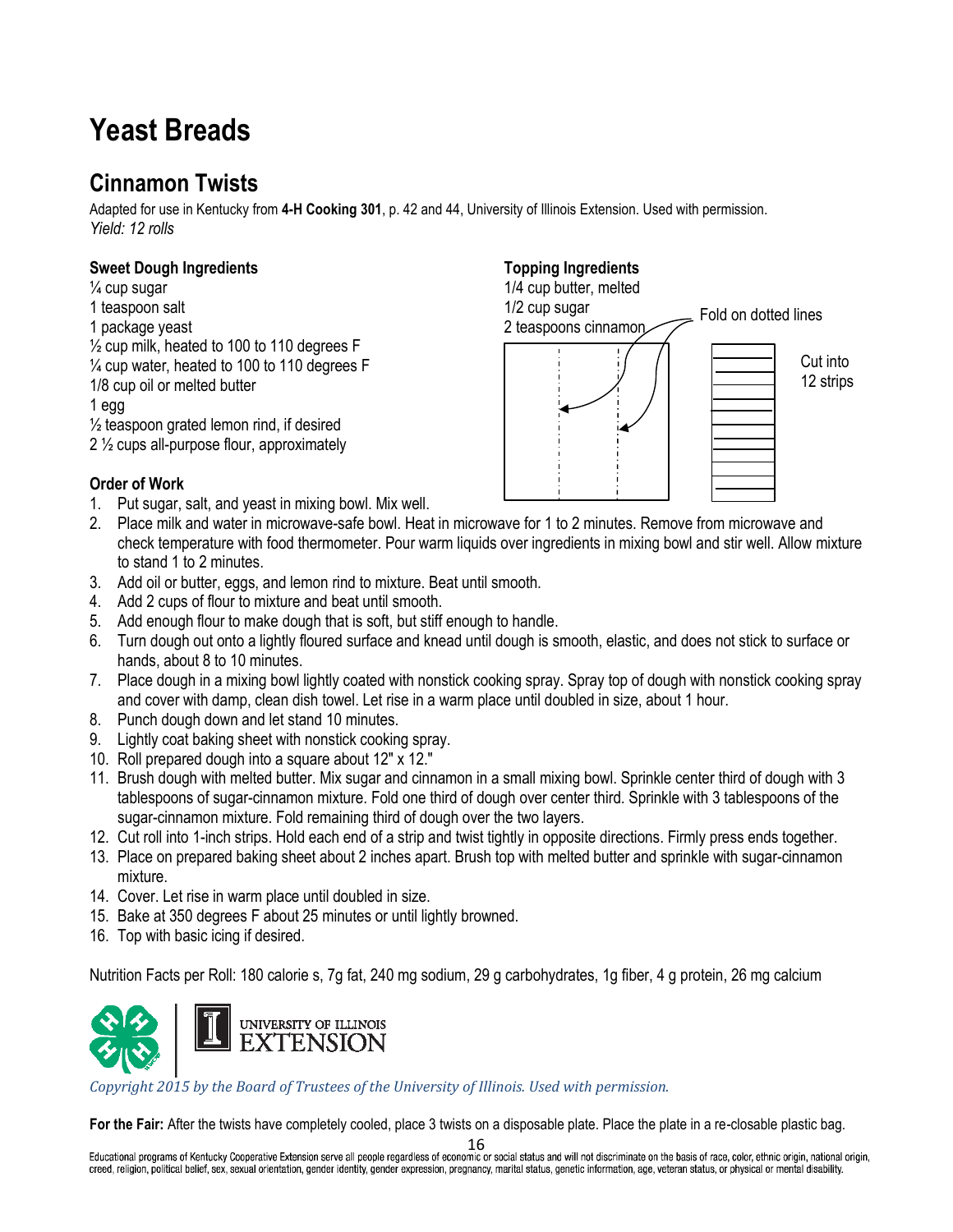# **Soft Pretzels**

Used with permission from **4-H Cooking 301**, p. 48, University of Illinois Extension

*Yield: 14 pretzels*

### **Ingredients**

4 to 4 1/2 cups all-purpose flour 2 tablespoons sugar 1 package dry active yeast 1 1/2 teaspoons salt 1 cup low-fat milk 1/2 cup water 2 tablespoons vegetable oil 2 eggs, lightly beaten Poppy seed, sesame seed, coarse salt, or grated Parmesan cheese

### **Order of Work**

- 1. Preheat oven to 350 degrees F. In large bowl, combine 2 cups flour, sugar, undissolved yeast, and salt.
- 2. Heat milk, water, and oil until very warm (120 to 130 degrees F).
- 3. Stir milk mixture into flour mixture until well combined.
- 4. Add enough of the remaining flour to make a soft dough.
- 5. Knead on floured surface until smooth and elastic, about 4 to 6 minutes.
- 6. Cover; let rest on floured surface 10 minutes.
- 7. Divide dough into 14 equal pieces.
- 8. Roll each piece into a 20-inch rope
- 9. Cover; let rest 5 to 10 minutes until risen slightly.
- 10. Shape into pretzels by curving ends of each rope to make a circle; cross ends at top. Twist ends once and lay over bottom of circle.
- 11. Place pretzels on two greased baking sheets.
- 12. Brush with beaten eggs. Bake for' 15 minutes.
- 13. Remove from oven; brush again with eggs and sprinkle with poppy seeds, sesame seeds, coarse salt, or grated cheese.
- 14. Return to oven and bake for 15 minutes or until lightly browned. Remove pretzels from baking sheet; let cool on racks.

Nutrition Facts per Pretzel: 175 calories, 4 g fat, 270 mg sodium, 29 g carbohydrates, 1g fiber, 5 g protein, 47 mg calcium



*Copyright 2015 by the Board of Trustees of the University of Illinois. Used with permission.* 

**For the Fair:** Place 3 pretzels on a disposable plate. Place the plate in a re-closeable zip-type plastic bag.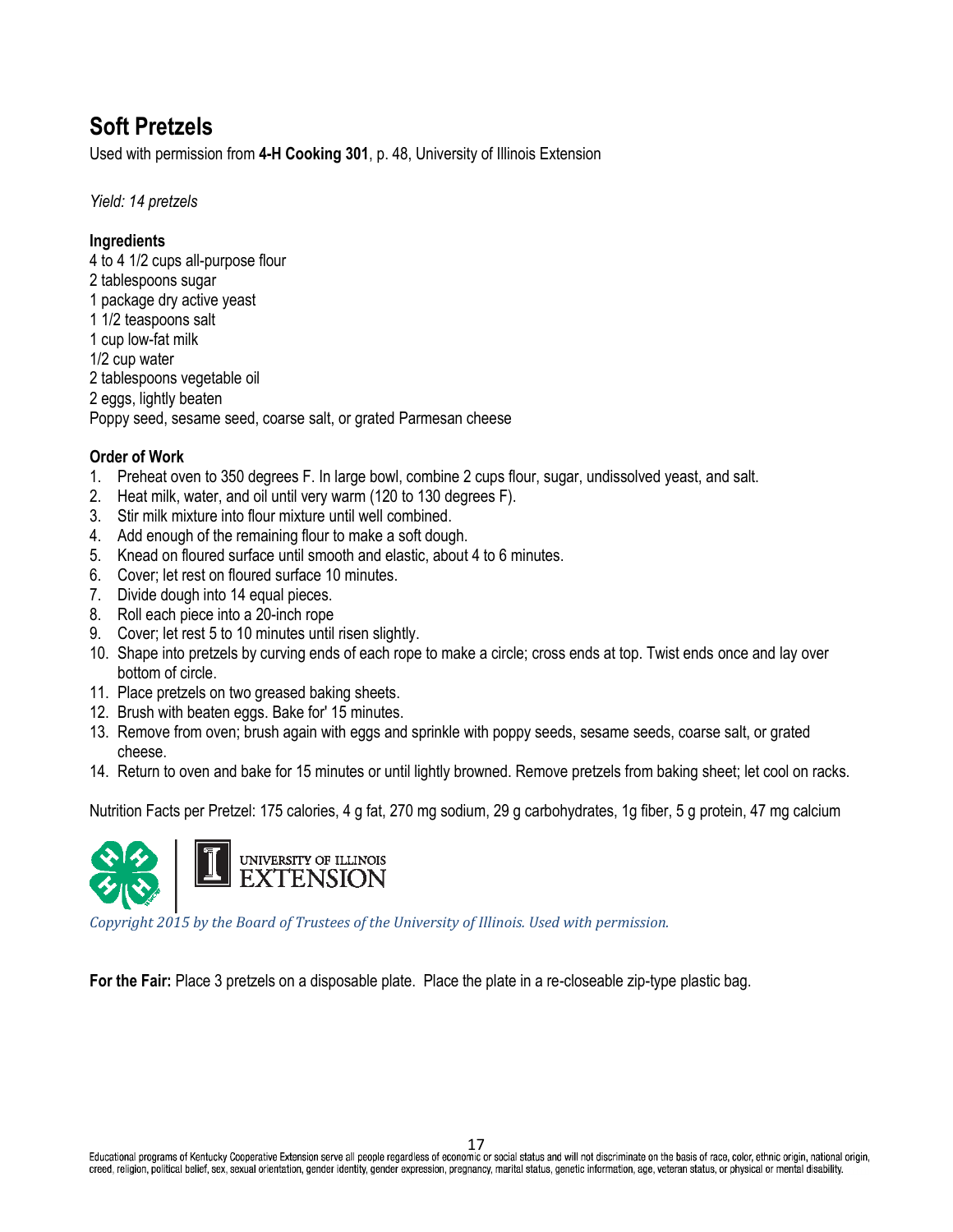# **Oatmeal Bread**

Used with permission from **4-H Cooking 401**, p. 25, University of Illinois Extension

*Yield: 2 loaves, 20 slices per loaf*

### **Ingredients**

2 packages active dry yeast 3/4 cup water, heated to 100 to 110 degrees F 3 tablespoons sugar 3 tablespoons melted butter or oil 2 cups milk 2 teaspoons salt 1 cup quick oats 3 cups bread flour 3 cups whole wheat flour

### **Order of Work**

- 1. In a large mixing bowl combine yeast, water, and sugar; let stand 10 minutes.
- 2. Stir in butter or oil, milk, salt, oats, and bread flour; beat until smooth.
- 3. Mix in enough remaining whole wheat flour to form a soft dough and until mixture begins to pull away from sides of bowl.
- 4. On a lightly floured surface, turn out dough; knead until dough is smooth and elastic, about 8 to 10 minutes.
- 5. Place dough in a large mixing bowl lightly coated with nonstick cooking spray. Cover with clean, damp dishtowel. Let rise in warm place, free from drafts, until doubled in size, about 40 minutes.
- 6. Lightly coat two 9" x 5" loaf pans with nonstick cooking spray; set aside.
- 7. Punch down dough and turn out on lightly floured surface. Cover and let rest 10 minutes.
- 8. Shape into loaves. Place in prepared pans. Cover and let rise until doubled, about 45 minutes.
- 9. Preheat oven to 425 degrees F. Bake loaves 25 to 30 minutes, until lightly browned and bread sounds hollow when tapped.
- 10. Remove from pans and place on wire rack to cool.

Nutrition Facts per Slice: 93 calories, 2 g fat, 131 mg sodium, 17g carbohydrate, 2 g fiber, 3 g protein, 22 mg calcium



*Copyright 2015 by the Board of Trustees of the University of Illinois. Used with permission.* 

**For the Fair:** After the loaves cool completely, place one loaf in a re-closable zip-type plastic bag.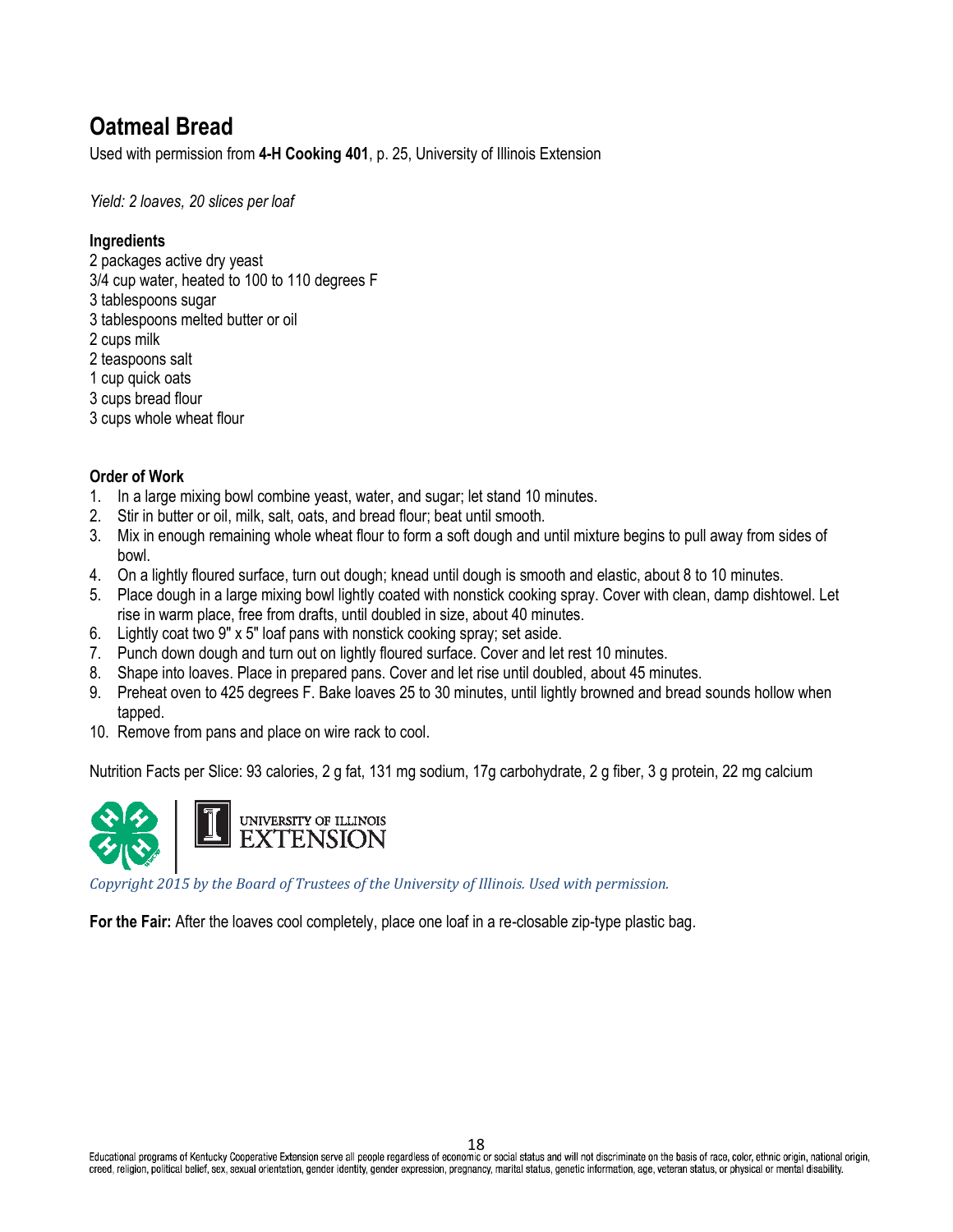# **Bread Made in a Bread Machine**

## **Honey Whole Wheat Bread**

Sandra Bastin, Extension Specialist, Food and Nutrition, Kentucky Cooperative Extension Service in **Super Star Chef Kneads a Little Dough**

*16 servings per 1-pound loaf*

| Ingredients                  | 1-pound loaf              | 1 1/2-pound loaf         | 2-pound loaf                      |
|------------------------------|---------------------------|--------------------------|-----------------------------------|
|                              |                           |                          |                                   |
| Active dry yeast             | 1 $\frac{1}{2}$ teaspoons | $2\frac{1}{4}$ teaspoons | 3 teaspoons                       |
| <b>Bread flour</b>           | $11/3$ cups               | 2 cups                   | $22/3$ cups                       |
| Whole wheat flour            | $2/3$ cup                 | 1 cup                    | $11/3$ cups                       |
| Salt                         | 1 $\frac{1}{2}$ teaspoons | 2 teaspoons              | 3 teaspoons                       |
| Butter (cut in small pieces) | 2 teaspoons               | 1 tablespoon             | 4 teaspoons                       |
| Honey (80°F)                 | 2 tablespoons             | $\frac{1}{4}$ cup        | $\frac{1}{4}$ cup + 2 tablespoons |
| Milk $(80°F)$                | $\frac{1}{4}$ cup         | $\frac{1}{2}$ cup        | $\frac{1}{2}$ cup                 |
| Water (80°F)                 | $\frac{1}{4}$ cup         | $\frac{1}{4}$ cup        | $\frac{1}{2}$ cup                 |
| Egg                          | 1 large                   | 1 large                  | 2 large                           |

1. Add the ingredients in the order specified in your bread machine owner's manual.

- 2. Set the bread machine on the basic/standard bread making setting.
- 3. Select the medium or normal baking cycle.
- 4. Cool to room temperature before slicing.

*Getting the Most From Your Bread Machine* Nutrition Analysis (1 slice from 1-pound): 42 calories, 2 g protein, 7g carbohydrates, 1 g fat (21%)

**For the Fair:** After the loaf cools completely, place one loaf in a re-closable zip-type plastic bag.